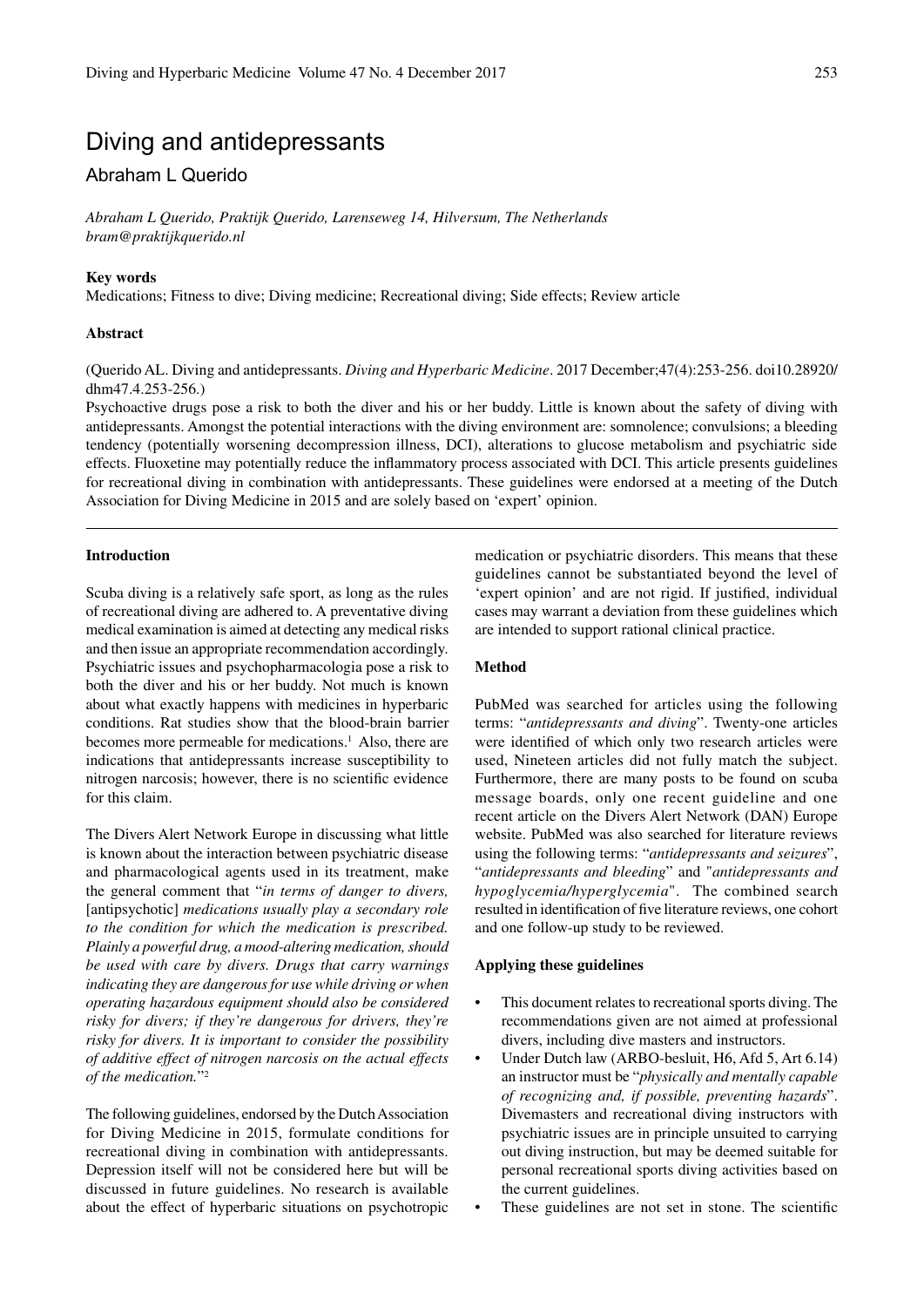rationale has its limitations and deviation from the recommendations may be justifiable in individual cases.

- The key principle is that the individual diver is primarily responsible for his/her health and safety, as well as the health and safety of his/her buddy.
- The existence of other medical contraindications should be checked for each diver, including the indication for the use of the relevant substances.

#### **Classification of antidepressants**

- Traditional: amitriptyline, clomipramine, dosulepin, doxepin, imipramine, maprotiline, nortriptyline.
- Modern:

*selective serotonin reuptake inhibitors* (*SSRIs*) (also known as serotonin-specific reuptake inhibitors); citalopram, escitalopram, fluoxetine, fluvoxamine, paroxetine, sertraline;

*serotonin and norepinephrine reuptake inhibitors*  (*SNRIs*); duloxetine, venlafaxine.

• Other:

trazodone, bupropion, mianserin, mirtazapine, moclobemide, agomelatine;

*monoamine oxidase inhibitors (MAOIs)* (non-selective); phenelzine, tranylcypromine.

## **Side effects of antidepressants**

Antidepressants have several side effects that may pose risks when diving with compressed air. These include: drowsiness and sleepiness; convulsions; increased bleeding tendency; hypoglycaemia; mania, dry mouth and blurred vision.

#### DROWSINESS AND SLEEPINESS

Hypnosedation often occurs with antidepressants that have a strong antihistaminic or noradrenergic action (the traditional medicines; of the modern medicines, trazodone, mianserin and mirtazapine).<sup>3</sup> SSRIs and SNRIs can also cause hypnosedation, especially in higher doses.

## SEIZURES

An antidepressant overdose may induce seizures. At a normal dose of clomipramine, and more so with bupropion, there is an increased risk of the occurrence of convulsions.4 One review of the newer antidepressants considered the risk generally to not be very different from the incidence of first seizure in the general population, whereas the risk with tricyclic antidepressants at effective therapeutic doses is relatively high.<sup>5</sup> Ten years later a follow-up study of 151,005 depressed patients showed that the current use of SSRIs or SNRIs is associated with a twofold increased risk of firsttime seizure compared with non-use, while current use of tricyclic antidepressants (mostly low dose) is not associated with seizures.<sup>6</sup> Treatment initiation in SSRI and SNRI users is associated with a higher risk of seizures than longer-

term treatment.<sup>6</sup> However an analysis of 238,963 British patients diagnosed with depression led to the conclusion that risk of seizures is significantly increased for all classes of antidepressants.7 There are no data on whether these agents increase risks of or sensitivity to central nervous system oxygen toxicity.

#### INCREASED BLEEDING TENDENCY

Case reports and observational studies show that the SSRIs may cause bleeding complications.<sup>8,9</sup> An increased bleeding tendency has a theoretical risk of making any neurological decompression sickness (DCS) worse than it might otherwise have been without antidepressants and also making bleeding associated with barotrauma worse. The mechanism behind this increased risk is probably the inhibition of serotonin reuptake in the thrombocyte, which affects primary haemostasis. Serotonin is a potent vasoconstrictor and increases blood platelet aggregation. The use of antidepressants with high serotonin affinity (such as fluoxetine, sertraline, clomipramine and paroxetine) slightly increases the risk of high gastrointestinal bleeds.<sup>10</sup> This increased risk may well be only clinically relevant for risk patients: those using warfarin $11$  and non-steroidal antiinflammatories (NSAIDs),<sup>12</sup> users with a history of bleeding with surgical procedures, and in the elderly. Concurrent use of NSAIDs or antiplatelet drugs increases the risk for upper gastrointestinal bleeding, but this risk might be reduced significantly by concomitant use of acid-suppressing drugs.<sup>13</sup> Antidepressants appear not to increase the risk of a haemorrhagic cerebrovascular accident.10 However, clinical studies show that antidepressant use may be associated with an increased risk of new subclinical cerebral microbleeds.<sup>14</sup> Data are very limited on other types of bleeding. There are risks attached to the combination of an antidepressant with a NSAID or warfarin. In such circumstances, the NSAID could be replaced with a selective COX-2 inhibitor.

## HYPERGLYCAEMIA AND HYPOGLYCAEMIA

Between April 1995 and February 2010, the Dutch Pharmacovigilance Centre Lareb received ten reports of hypoglycaemia with the use of a SSRI by patients with known type 1 diabetes mellitus.<sup>15</sup> Evidence about the effects of antidepressants on glucose metabolism comes mainly from case reports, animal studies and studies involving relatively small groups of patients.16 In short, the result is that the various types of antidepressants may have paradoxical effects on the glucose system, as they can increase the risk of both hyperglycaemia and hypoglycaemia depending on the specific medication used.<sup>17</sup> Moreover, antidepressants may have either a positive or a negative effect on other glycaemic and metabolic parameters, such as glycated haemoglobin (HbA1C), serum insulin, insulin sensitivity and body weight. Diabetes patients who are treated with antidepressants must remain watchful as their diabetes may become unbalanced. Symptoms of hypoglycaemia or hyperglycaemia occurred from four days to five months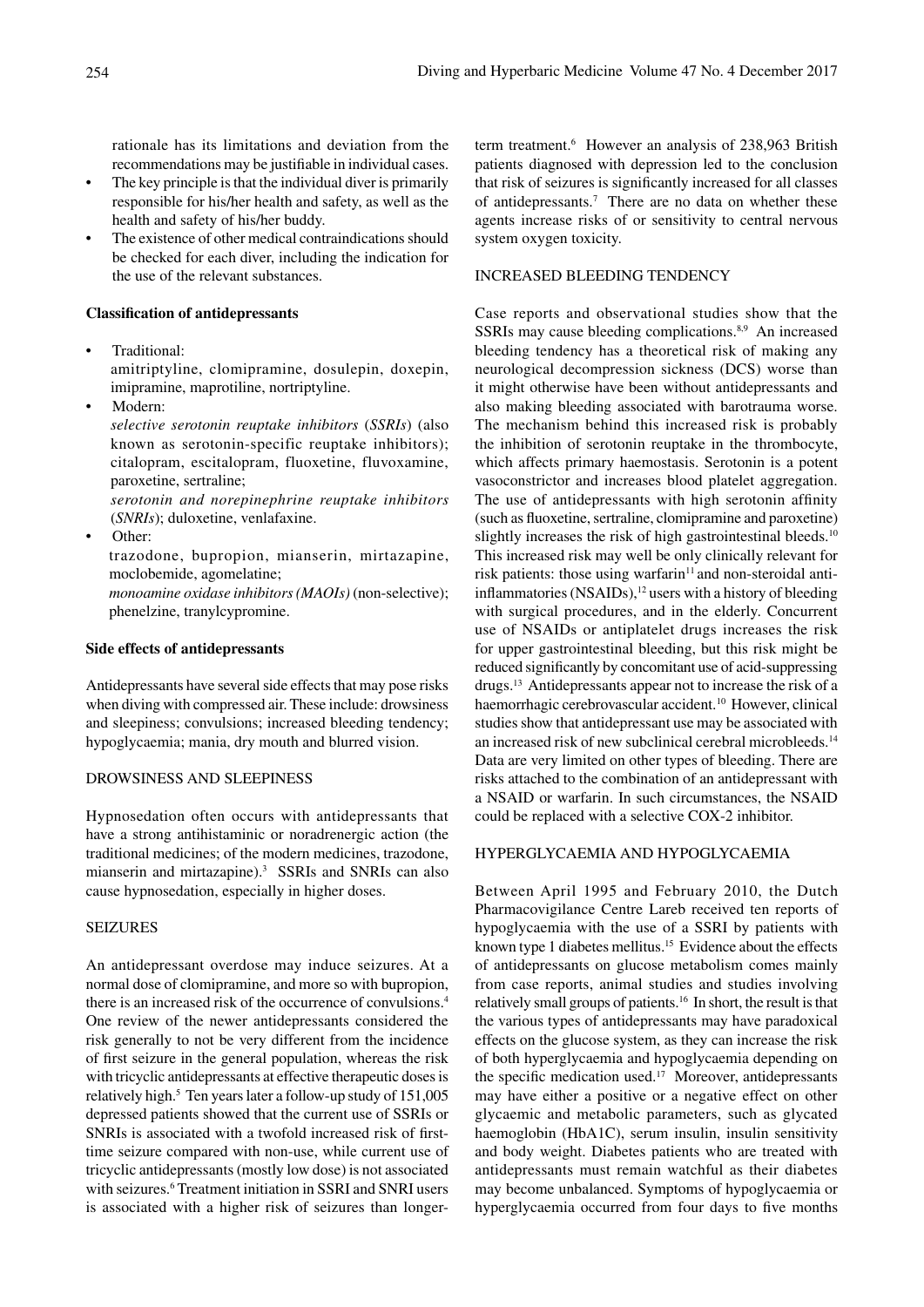after starting the antidepressant treatment, with more than two-thirds occurring within a month.<sup>17</sup>

## DRY MOUTH AND BLURRED VISION

Dry mouth, blurred vision, perspiring and difficulty urinating often occur with the older (traditional) medicines and are due to unwanted blocking of cholinergic receptors. A dry mouth can be particularly annoying, as the air in the diving cylinder is dry and must be moistened. A considerable amount of fluid loss may occur during a dive; immersion and a lower water temperature cause peripheral vasoconstriction and a central shift of blood volume which leads to a diuresis.

## PSYCHIATRIC SIDE EFFECTS

The chances of developing mania when taking antidepressants for bipolar depression approaches 14% and for unipolar depression 6%.18 Antidepressants do not very likely lead to an increase of suicidal thoughts or suicide in adults over 25 years of age.<sup>19</sup> A meta-analysis of 4,582 patients in 24 placebo-controlled trials showed that the use of antidepressant drugs in paediatric patients is associated with a modest increased risk of suicidality.20

#### **Reduction and discontinuation of antidepressants**

Antidepressants are not addictive and do not lead to dependency. However, non-specific withdrawal symptoms may occur during reduction and after discontinuation. The symptoms are usually mild, start two to five days after discontinuation and last between one to three weeks. Fluoxetine has such a long half-life, that there are few complaints following its withdrawal. The most commonly reported complaints are flu-like and gastrointestinal symptoms, problems sleeping and psychotic symptoms, but cognitive dysfunction, neurological symptoms and movement disorders may also occur. It is important to distinguish between a relapse of the depression and withdrawal symptoms. There is a clinically significant relapse rate of mood disorders and anxiety disorders after stopping antidepressants.<sup>21,22</sup>

## **Fluoxetine**

Increased levels of proinflammatory circulating cytokines have been detected in animal models of DCS, which supports the theory that severe DCS is a systemic process characterized by an inflammatory response syndrome.<sup>23</sup> Fluoxetine has anti-inflammatory properties and suppresses pro-inflammatory cytokine production, e.g., circulating interleukin-6, resulting in improvement of depressive symptoms. $24,25$  An interesting finding is that fluoxetine dramatically reduces the incidence of DCS and promotes motor recovery in mice, possibly by reducing inflammatory processes resulting from DCS.26,27 Further studies are needed to better elucidate these mechanisms and their relevance to clinical DCS.

#### **Recommendations for diving whilst on antidepressants**

- Only modern antidepressants: SSRIs, SNRIs and others, such as bupropion and agomelatine, are tolerated better than the traditional medicines that, above all, cause more sleepiness and drowsiness.
- Only a single psychotropic medicine: more than one psychotropic medicine will increase the risk for potentially dangerous side effects whilst diving and susceptibility to nitrogen narcosis.
- Well-adjusted medicine for a minimum of three months: this will allow for resolution of side effects, e.g., heightened arousal and anxiety.<sup>28</sup>
- No significant side effects;
- Compliant with medication and other therapy;
- No diving during reduction of medication: there is a chance of (non-specific) withdrawal symptoms during reduction and after discontinuation and there is a clinically significant relapse rate of mood and anxiety disorders after stopping antidepressants.
- The condition for which drugs were prescribed should have resolved and treatment should be in the maintenance phase. This means that the diver should have returned to work and normal daily life.<sup>28</sup>
- Maximum diving depth of 18−20 metres (60−65 feet) is advised to minimise the risk of DCI and the slight theoretical risk of worsening inert gas narcosis.
- No combination with NSAIDs: because of an increased bleeding tendency with modern antidepressants, their combination with NSAIDs should be avoided in diving.
- No combination with anticoagulants: because of an increased bleeding tendency with modern antidepressants, their combination with anticoagulants should be avoided in diving.
- No combination with epilepsy: the combination of diving with antidepressants and epilepsy is absolutely contraindicated because the incidence of convulsions is slightly higher with all antidepressants.
- In diabetes mellitus: diabetes may become unbalanced in patients treated with antidepressants; the advice is for an evaluation by an internist/sports diving physician.

#### **Who should carry out the examination?**

The recommendation to the Dutch Association for Diving Medicine is that with the use of the guidelines, certified sports diving physicians should be able to arrive at a wellconsidered opinion on whether a diver should be deemed suitable or unsuitable for diving with compressed air. In case of doubt or a complicated underlying condition, a psychiatrist/sports diving physician may be asked to carry out a specialist examination.

## **Conclusions**

There are indications that antidepressants increase nitrogen narcosis. Modern antidepressants, especially SSRIs, SNRIs as well as bupropion and agomelatine are tolerated better